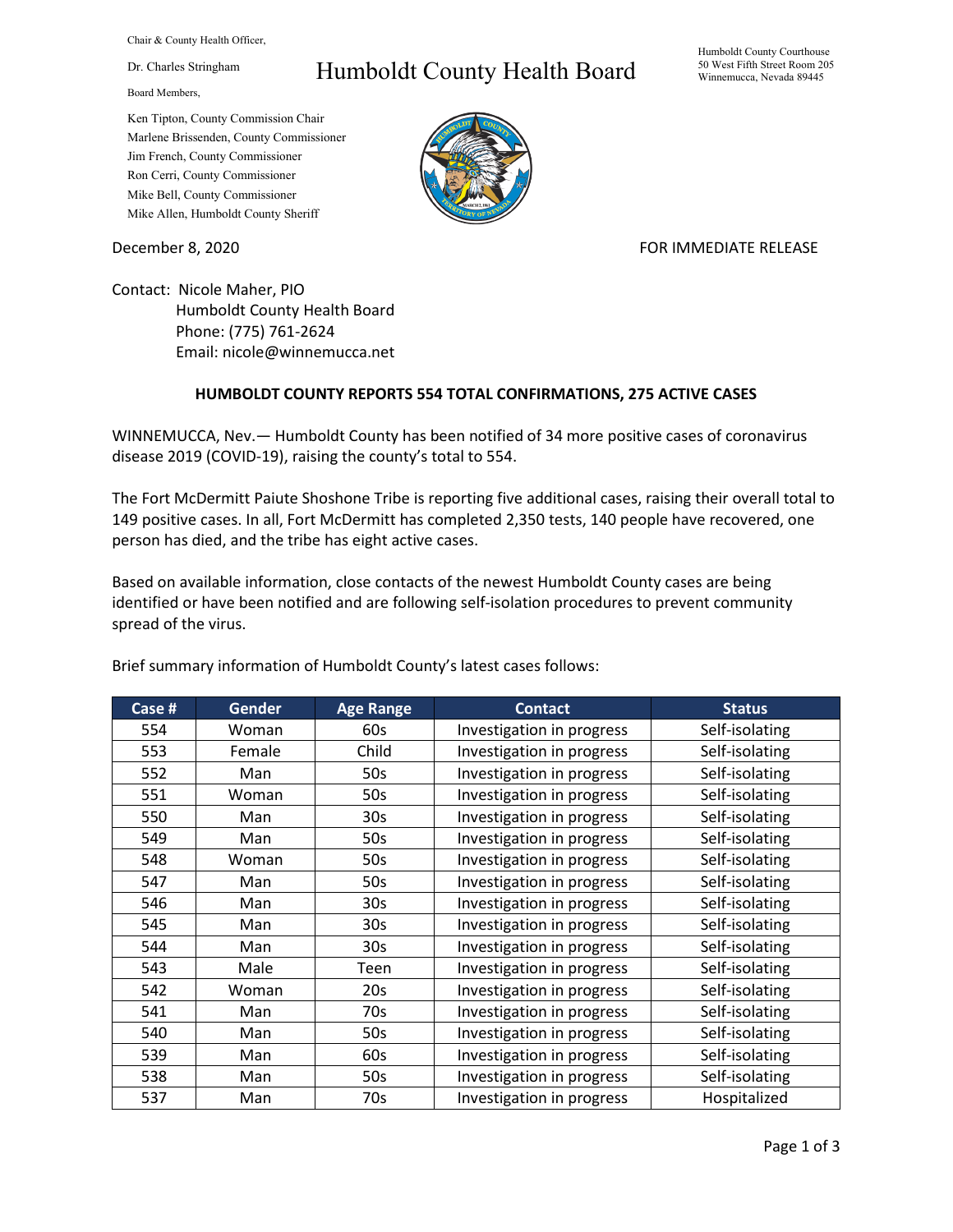| Case # | <b>Gender</b> | <b>Age Range</b> | <b>Contact</b>            | <b>Status</b>  |
|--------|---------------|------------------|---------------------------|----------------|
| 536    | Man           | 20s              | Investigation in progress | Self-isolating |
| 535    | Man           | 40s              | Investigation in progress | Self-isolating |
| 534    | Man           | 40s              | Investigation in progress | Self-isolating |
| 533    | Man           | 30 <sub>s</sub>  | Investigation in progress | Self-isolating |
| 532    | Male          | Teen             | Investigation in progress | Self-isolating |
| 531    | Woman         | 30s              | Investigation in progress | Self-isolating |
| 530    | Man           | 50s              | Investigation in progress | Self-isolating |
| 529    | Man           | 50s              | Investigation in progress | Self-isolating |
| 528    | Man           | 40s              | Investigation in progress | Self-isolating |
| 527    | Man           | 30 <sub>s</sub>  | Investigation in progress | Self-isolating |
| 526    | Man           | 50s              | Investigation in progress | Self-isolating |
| 525    | Woman         | 50s              | Investigation in progress | Self-isolating |
| 524    | Man           | 20s              | Investigation in progress | Self-isolating |
| 523    | Man           | 60s              | Investigation in progress | Self-isolating |
| 522    | Woman         | 20s              | Investigation in progress | Self-isolating |
| 521    | Woman         | 40s              | Investigation in progress | Self-isolating |

Of the previous 520 cases, 273 have recovered, 236 are self-isolating, five are hospitalized locally, and six have died; Humboldt County has 275 active cases.

Many local residents have reached out recently, curious to know the reasons behind the latest rise in cases in Humboldt County.

While cases stemming from the Thanksgiving holiday may begin manifesting later this week, Humboldt County Health Officer Charles Stringham, MD, says many recent infections have come from small gatherings.

"What I am referring to are not necessarily parties or celebrations," said Dr. Stringham, "but rather visiting with a friend, chatting with a co-worker, or dropping by a sibling's house who lives across town."

Dr. Stringham said in many of these instances, people do not wear masks or socially distance because their friend, co-worker or family member does not "look" like COVID-19.

"In our imaginings, COVID-19 doesn't look like someone we care about: it's a stranger, an outsider someone we don't know," he said.

The doctor said something else also is at play: People tend to be embarrassed or self-conscious about donning a mask or making distance between themselves and their friends, co-workers and family members.

"Perhaps we think that taking these precautions around each other will appear ridiculous or unnecessary; perhaps we want to send the message that we are so trusting of each other that we don't have to worry about precautions," he said.

But that thinking makes no sense, said the doctor.